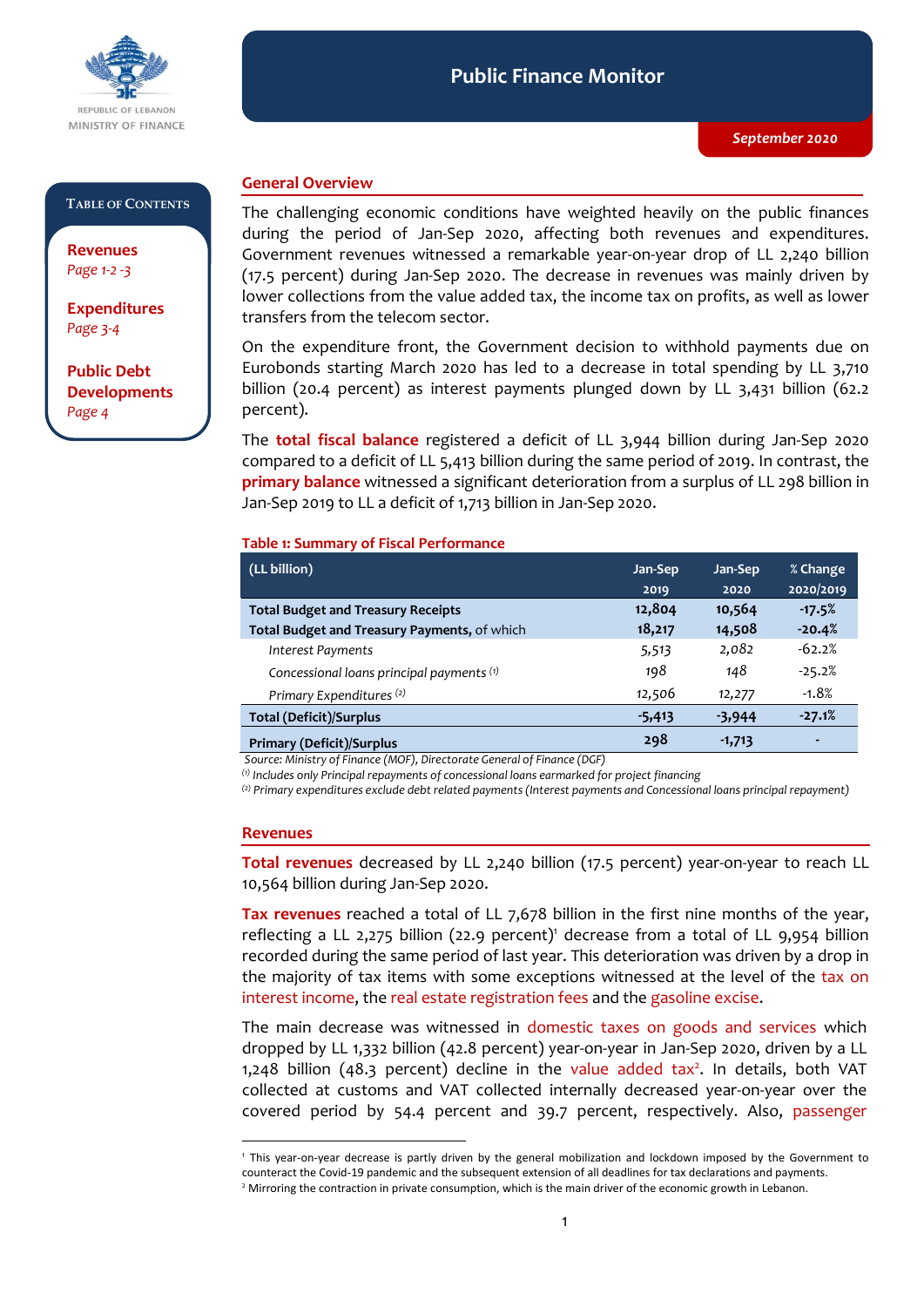

departure tax and private car registration fees decreased by LL 101 billion (66.9 percent) and LL 56 billion (37.1 percent) respectively during Jan-Sept 2020. These drops were partly couterbalanced by an increase in transfers from the Régie profits which registered LL 268 billion during Jan-Sept 2020 compared to LL 200 billion during the same period of 2019.

Taxes on income, profits and capital gains significantly dropped by LL 688 billion (15.9 percent) year-on-year in Jan-Sep 2020, driven by a drastic year-on-year drop in income tax on profits and income tax on capital gains & dividends by LL 965 billion (72.5 percent) and LL 238 billion (68.4 percent) respectively. Income tax on wages and salaries also decreased by LL 116 billion (17.2 percent). In contrast, taxes on interest income increased significantly by LL 642 billion (32.9 percent) to reach LL 2,592 billion during the mentioned period.

In addition, taxes on international trade dropped by LL 489 billion (34.0 percent) as collections from customs and excises dropped by LL 276 billion (55.0 percent) and LL 213 billion (22.7 percent) respectively. In fact, cars excise were down by LL 150 billion (61.1 percent), owing to a 69.3 percent decrease in the value of imported vehicles. Also, tobacco excise decreased by LL 92 billion (69.7 percent), driven by a 57.6 percent year-on-year decline in the value of tobacco imports. In contrast, gasoline excise increased by LL 32 billion (5.9 percent) as a result of the floor price for gasoline set by the Council of Ministers on March 12, 2020<sup>3</sup> which more than offset the volume effect of gasoline imports witnessing a year-on-year drop of 18.9 percent.

Other tax revenues (namely fiscal stamp fees) decreased by LL 81 billion (19.3 percent) to reach LL 338 billion in Jan-Sep 2020.

In contrast, taxes on property registered a LL 315 billion (48.4 percent) increase in Jan-Sep 2020, mainly as real estate registration fees witnessed a significant year-on-year rise of LL 365 billion (97.9 percent)<sup>4</sup>, of which an increase of LL 89 billion registered between September 2019 and September 2020. This rise came as a result of the increasing appetite for real estate as a safer alternative for bank depositors starting late-2019. This trend regained momentum after the adoption of a 5-step opening plan by the Council of Ministers on 24 April 2020. On the other hand, built property tax dropped by LL 50 billion (25.2 percent).

**Non-tax revenues** declined by LL 630 billion (27.8 percent) to reach LL 1,638 billion during the first nine months of 2020.

Income from Public Institutions and Government properties witnessed a year-on-year drop of LL 573 billion (39.8 percent) over the covered period, as transfers from the Telecom Surplus, revenues from Port of Beirut and property income (namely rent of Rafic Hariri International Airport) declined by LL 321 billion (34.1 percent), LL 150 billion (68.1 percent) and LL 52 billion (57.1 percent), respectively.

Moreover, administrative fees and charges dropped by LL 109 billion (17.4 percent) reaching LL 515 billion over the period under review, due to a decrease in all its subcategories, except for the vehicle control fees which rose by LL 41 billion (23.9 percent). In details, passport fees, administrative charges and notary fees fell by LL 77

-

<sup>3</sup> COM decision #16 dated 12/03/2020 has set a floor price of LL 24,000 for gasoline-98 octanes and LL 23,500 for gasoline-95 octanes, stipulating also that the surplus generated due to the fall in international fuel prices will be considered as an additional revenue under "gasoline excise".

<sup>4</sup> As per the data from the General Directorate of Land Registry and Cadastre, the number of sold properties increased by 49.1 percent during Jan-Sep 2020 while their average price increased by 42.6 percent compared to the same period last year.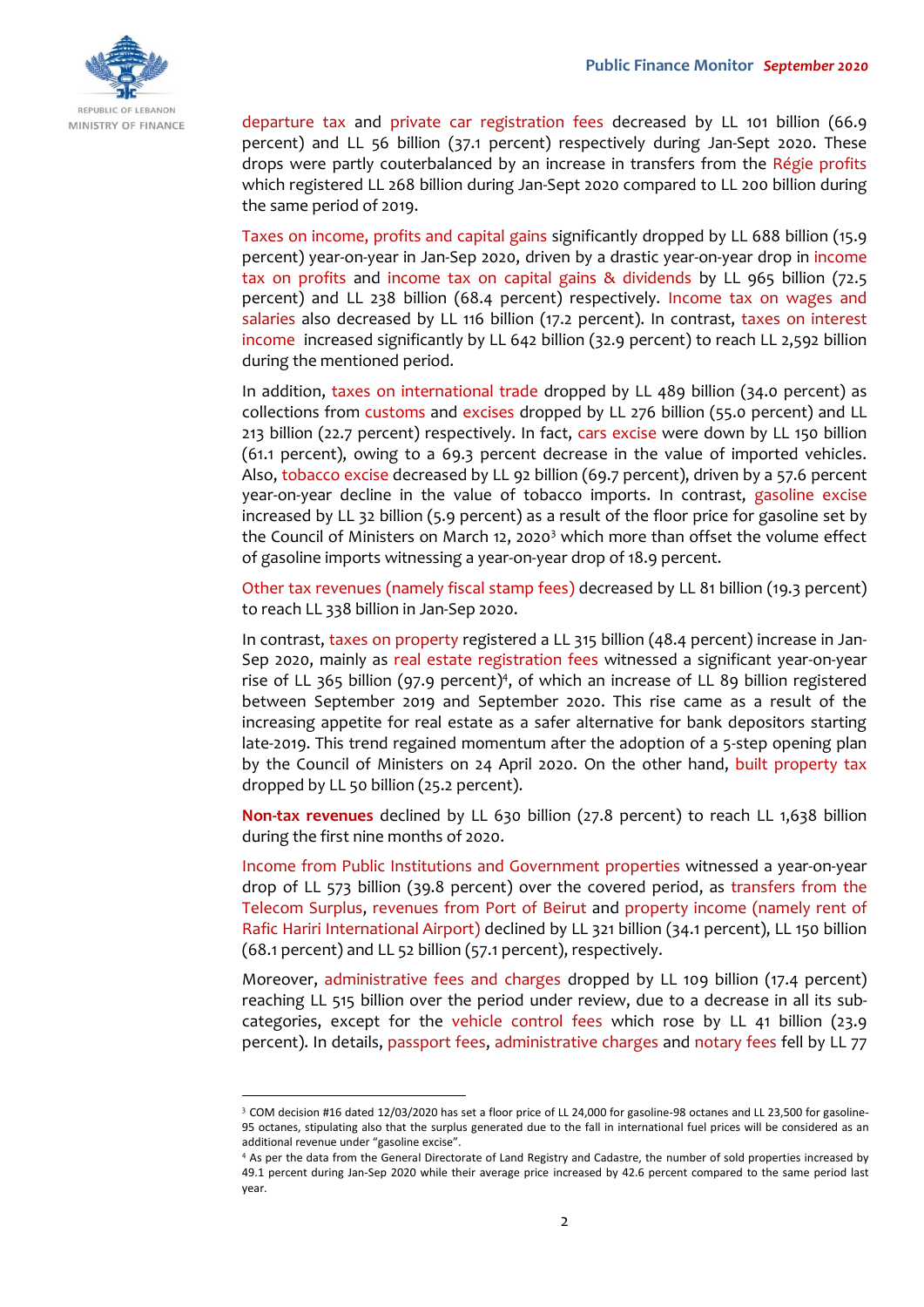

billion (38.5 percent), LL 17 billion (52.1 percent) and LL 14 billion (27.9 percent), respectively.

On the other hand, other non-tax revenues (mostly retirement deductibles) increased by LL 64 billion (35.9 percent), as deductibles related to military salaries and retirement<sup>5</sup> generated LL 39 billion during Jan-Sep 2020. In addition, exceptional revenues from the settlement of violations related to maritime properties reached LL 28 billion during Jan-Sep 2020.

**Treasury receipts** witnessed a significant increase of LL 665 billion to reach LL 1,247 billion in Jan-Sep 2020 compared to LL 582 billion during the same period of the 2019<sup>6</sup>. The reason behind this substantial rise was a refund transaction of LL 644 billion executed during the month of April as the deal between the Central Bank and the Ministry of Finance to reverse the coupon payments related to Jan-Mar 2020 materialized. This refund was registered under treasury receipts, and will be used gradually to cover other interest payments due during 2020<sup>7</sup>.

### **Expenditures**

-

**Total expenditures** regressed by LL 3,710 billion (20.4 percent) to reach LL 14,508 billion in Jan-Sep 2020 compared to LL 18,217 billion in Jan-Sep 2019.

**Current primary expenditures**<sup>8</sup> showed no change when compared to the same period of last year, registering a total of LL 10,243 billion. In details, some items witnessed a year-on-year increase during the period under consideration, mainly those covering transfers to the Higher Council of Relief, retirement, medicaments and hospitals by LL 225 billion<sup>9</sup>, LL 144 billion, LL 86 billion and LL 79 billion, respectively. These increases were offset by a year-on-year drop in other expenditure items, mainly transfers to Electricité du Liban (EDL) by LL 691 billion (40.4 percent) and end of service compensations by LL 247 billion (40.2 percent).

**Interest payments** dropped by LL 3,431 billion (62.2 percent) in Jan-Sep 2020 as interest payments due on foreign currency debt decreased significantly by LL 1,820 billion (89.3 percent) after the Government opted to default on its maturing Eurobonds in March 2020. Moreover, interest payments on local currency debt decreased by LL 1,611 billion (46.3 percent) over the covered period. **Foreign debt principal repayment** also dropped by LL 50 billion (25.2 percent) to register a total of LL 148 billion during Jan-Sep 2020.

**Capital expenditures** decreased significantly by LL 375 billion (49.5 percent) to reach LL 383 billion in Jan-Sep 2020, mainly as expenses related to maintenance, transfers to CDR, and transfers to the Higher Council of Relief dropped by LL 127 billion (52.4 percent), LL 107 billion (57.5 percent) and LL 30 billion (85.7 percent), respectively.

**Treasury expenditures** witnessed an increase of LL 84 billion (6.5 percent) to reach LL 1,369 billion in Jan-Sep 2020. This came despite the drop in payments to municipalities, deposits and VAT refund which shrank by LL 359 billion (52.1 percent), LL 128 billion

<sup>5</sup> New deductibles introduced as per 2019 Budget law #144 dated 31 July 2019.

<sup>&</sup>lt;sup>6</sup>It is worth mentioning that treasury receipts are transitory in nature and as such, variations in these collections are usually not reflective of the economic activity.

 $^7$  These payments are classified under other treasury expenditures, resulting in the hike shown in table 5.

<sup>&</sup>lt;sup>8</sup> Current primary expenditures represent current expenditures excluding interest payment and debt service.

<sup>9</sup> This consists of treasury advances granted to the Higher Council of Relief dated 2 April 2020 and 8 June 2020 as part of the social safety net targeting the most vulnerable households. It covers a disbursement of an amount of LL 400,000 per household.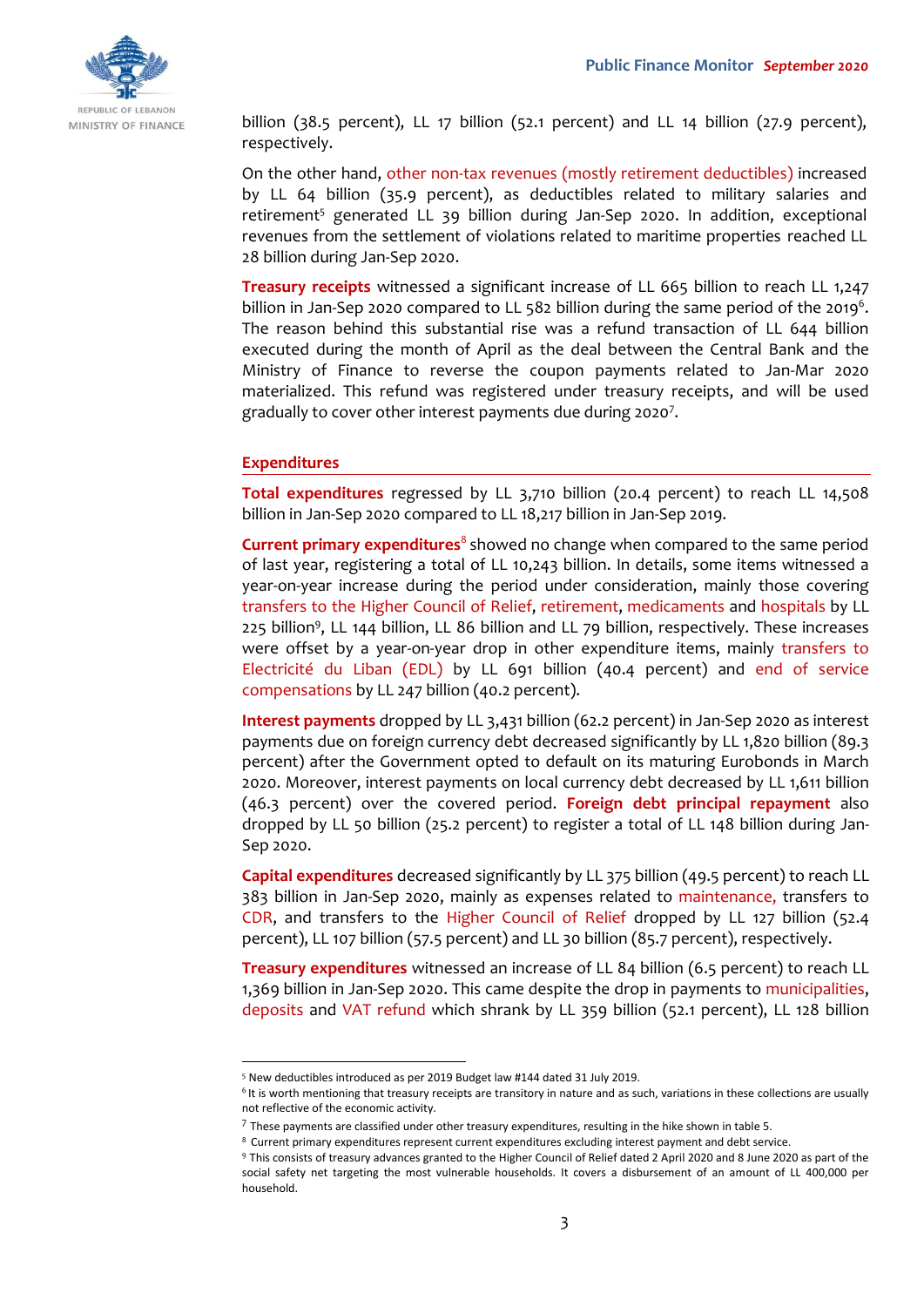

(52.2 percent) and LL 86 billion (39.0 percent) respectively during the period under consideration.

## **Public Debt**

**Gross public debt** stood at LL 142,964 billion by the end of September 2020, increasing by LL 4,814 billion (3.5 percent) from end-2019. On the other hand, net debt rose more rapidly by 4.7 percent to reach LL 128,283 billion as public sector deposits dropped by LL 996 billion (6.4 percent) over the period under consideration.

**Local currency debt** increased by LL 2,263 billion (2.6 percent) to register LL 89,542 billion as of end-September 2020, compared to LL 87,279 billion as at end-2019. In details, local currency debt held by the Central Bank increased by LL 2,809 billion (5.5 percent) to reach LL 53,526 billion by the end of September 2020, followed by a smaller rise in other local currency debt holdings with TBs held by public entities increasing by LL 237 billion (2.4 percent) to reach LL 10,205 billion. In contrast, TBs held by commercial banks dropped by LL 738 billion (2.9 percent) to reach LL 24,578 billion by the end of September 2020.

The stock of **foreign currency debt** grew by LL 2,551 billion (5.0 percent) to reach LL 53,422 billion at end-Sep 2020. In details, this increase was mainly driven by a LL 1,968 billion of arrears in coupons due to the Government decision to default on Eurobonds, adding to a LL 159 billion of accrued interest in arrears. Also, bilateral, multilateral and foreign private sector loans increased by LL 72 billion, whereas Paris III related debt decreased by LL 45 billion compared to the end of 2019. As for the stock of market-issued Eurobonds, it remained unchanged at a level of LL 47,206 billion, including an amount of LL 3,769 billion as arrears in principal as of end-September 2020.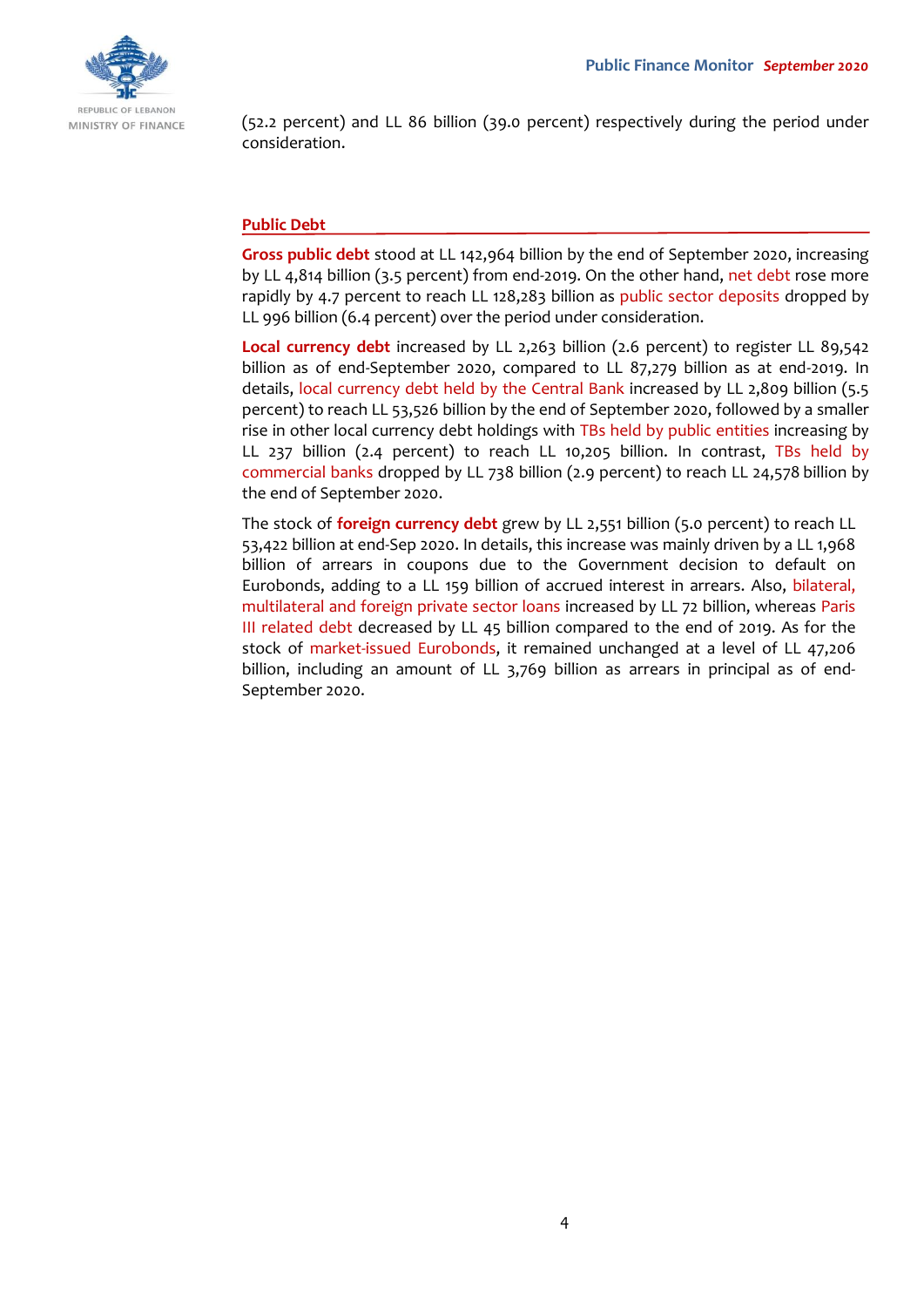

# **SECTION 1: REVENUE OUTCOME**

### **Table 2: Total Revenues**

| (LL billion)                      | 2019    | 2020    | % Change  |
|-----------------------------------|---------|---------|-----------|
|                                   | Jan-Sep | Jan-Sep | 2020/2019 |
| <b>Budget Revenues, of which:</b> | 12,222  | 9,317   | $-23.8%$  |
| <b>Tax Revenues</b>               | 9,954   | 7,678   | $-22.9%$  |
| Non-Tax Revenues                  | 2,268   | 1,638   | $-27.78%$ |
| <b>Treasury Receipts</b>          | 582     | 1,247   | 114.3%    |
| <b>Total Revenues</b>             | 12,804  | 10,564  | $-17.5%$  |

*Source: MOF, DGF*

# **Table 3: Tax Revenues**

| (LL billion)                                         | 2019    | 2020    | % Change  |
|------------------------------------------------------|---------|---------|-----------|
|                                                      | Jan-Sep | Jan-Sep | 2020/2019 |
| <b>Tax Revenues:</b>                                 | 9,954   | 7,678   | $-22.9%$  |
| Taxes on Income, Profits, & Capital Gains, of which: | 4,333   | 3,646   | $-15.9%$  |
| Income Tax on Profits                                | 1,332   | 367     | $-72.5%$  |
| Income Tax on Wages and Salaries                     | 675     | 559     | $-17.2%$  |
| Income Tax on Capital Gains & Dividends              | 349     | 110     | $-68.4%$  |
| Tax on Interest Income                               | 1,950   | 2,592   | 32.9%     |
| Penalties on Income Tax                              | 26      | 17      | $-35.4%$  |
| Taxes on Property, of which:                         | 650     | 965     | 48.4%     |
| <b>Built Property Tax</b>                            | 197     | 148     | $-25.2%$  |
| Real Estate Registration Fees                        | 372     | 737     | 97.9%     |
| Domestic Taxes on Goods & Services, of which:        | 3,111   | 1,779   | $-42.8%$  |
| Value Added Tax                                      | 2,581   | 1,333   | $-48.3%$  |
| Other Taxes on Goods and Services, of which:         | 306     | 146     | $-52.2%$  |
| Private Car Registration Fees                        | 152     | 96      | $-37.1%$  |
| Passenger Departure Tax                              | 151     | 50      | $-66.9%$  |
| Taxes on International Trade, of which:              | 1,441   | 952     | $-34.0%$  |
| Customs                                              | 503     | 226     | $-55.0%$  |
| Excises, of which:                                   | 938     | 725     | $-22.7%$  |
| Gasoline Excise                                      | 551     | 583     | 5.9%      |
| Tobacco Excise                                       | 132     | 40      | $-69.7%$  |
| Cars Excise                                          | 245     | 96      | $-61.1%$  |
| Other Tax Revenues (namely fiscal stamp fees)        | 418     | 338     | $-19.3%$  |

*Source: MOF, DGF*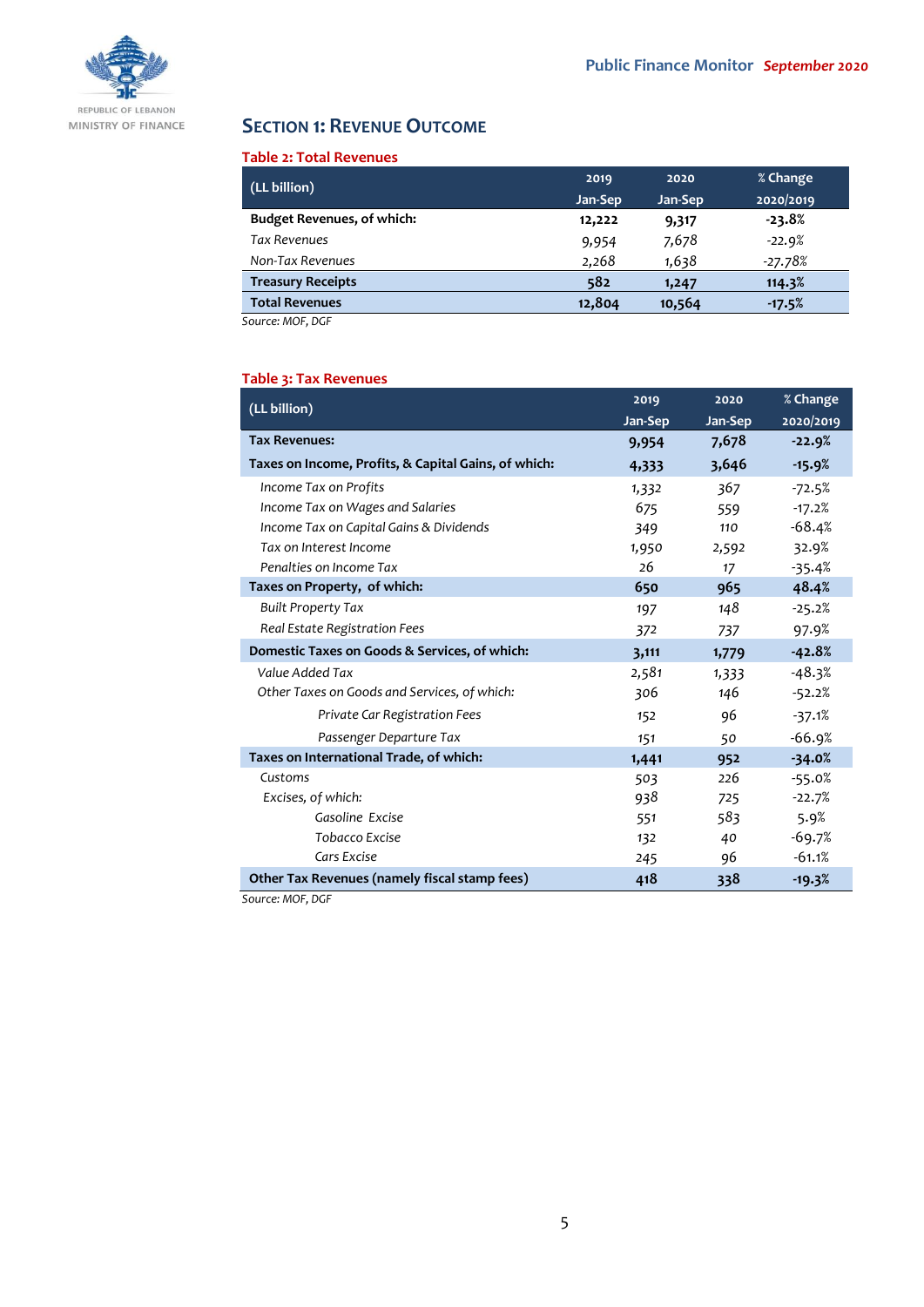

## **Table 4: Non-Tax Revenue**

| (LL billion)                                                            | 2019           | 2020         | % Change  |
|-------------------------------------------------------------------------|----------------|--------------|-----------|
|                                                                         | Jan-Sep        | Jan-Sep      | 2020/2019 |
| <b>Non-Tax Revenues</b>                                                 | 2,268          | 1,638        | $-27.8%$  |
| Income from Public Institutions and Government<br>Properties, of which: | 1,439          | 866          | $-39.8%$  |
| Income from Non-Financial Public Enterprises, of which:                 | 1,282          | 763          | $-40.5%$  |
| Revenues from Casino Du Liban                                           | 93             | 56           | $-40.1%$  |
| Revenues from Port of Beirut                                            | 220            | 70           | $-68.1%$  |
| <b>Budget Surplus of National Lottery</b>                               | 26             | 17           | $-36.5%$  |
| Transfer from the Telecom Surplus                                       | 941            | 620          | $-34.1%$  |
| Transfer from Public Financial Institution (BDL)                        | 60             | 60           | $-0.5%$   |
| Property Income (namely rent of Rafic Hariri International<br>Airport)  | 92             | 39           | $-57.1%$  |
| Other Income from Public Institutions (interests)                       | 5              | 4            | $-11.3%$  |
| Administrative Fees & Charges, of which:                                | 623            | 515          | $-17.4%$  |
| Administrative Fees, of which:                                          | 494            | 418          | $-15.4%$  |
| <b>Notary Fees</b>                                                      | 50             | 36           | $-27.9%$  |
| Passport Fees/ General Security                                         | 199            | 123          | $-38.5%$  |
| Vehicle Control Fees                                                    | 172            | 213          | 23.9%     |
| Judicial Fees                                                           | 23             | 22           | $-5.1%$   |
| Driving License Fees                                                    | 16             | 10           | $-34.9%$  |
| Administrative Charges                                                  | 32             | 15           | $-52.1%$  |
| Sales (Official Gazette and License Number)                             | $\overline{2}$ | $\mathbf{1}$ | $-41.7%$  |
| Permit Fees (mostly work permit fees)                                   | 67             | 56           | $-17.4%$  |
| Other Administrative Fees & Charges                                     | 28             | 24           | $-11.6%$  |
| <b>Penalties &amp; Confiscations</b>                                    | 28             | 15           | $-46.8%$  |
| Other Non-Tax Revenues (mostly retirement deductibles)                  | 179            | 243          | 35.9%     |
| Source: MOF, DGF                                                        |                |              |           |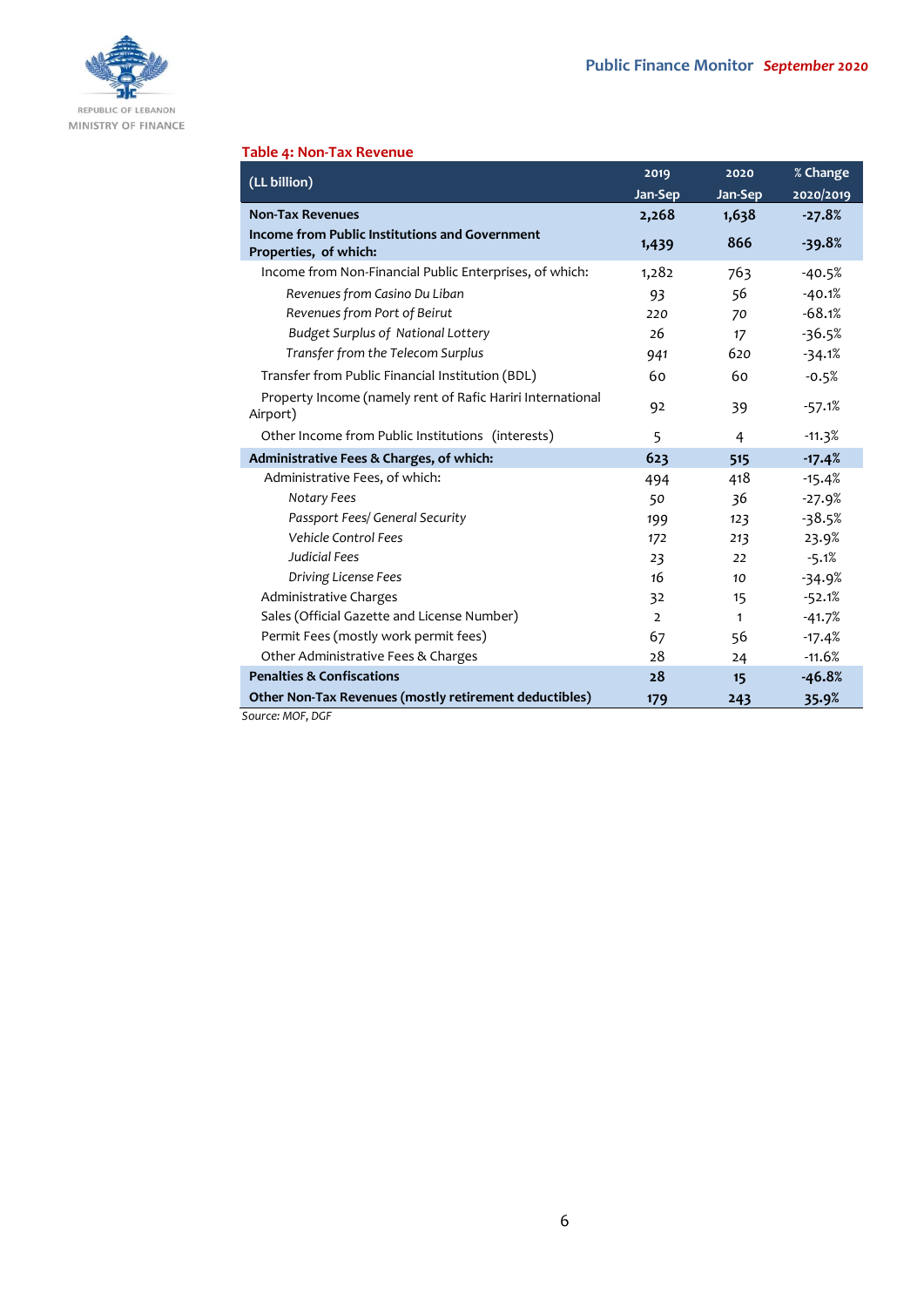

# **SECTION 2: EXPENDITURE OUTCOME**

# **Table 5: Expenditure by Economic Classification**

| (LL billion)                                                                                               | 2019         | 2020           | $%$ Change               |
|------------------------------------------------------------------------------------------------------------|--------------|----------------|--------------------------|
|                                                                                                            | Jan-Sep      | Jan-Sep        | 2020/2019                |
| 1. Current Expenditures                                                                                    | 15,953       | 12,473         | $-21.8%$                 |
| 1.a Personnel Cost, of which                                                                               | 7,395        | 7,461          | 0.9%                     |
| Salaries, Wages and social benefits                                                                        | 4,473        | 4,615          | 3.2%                     |
| Retirement and End of Service Compensations, of which:                                                     | 2,603        | 2,500          | $-4.0%$                  |
| Retirement                                                                                                 | 1,989        | 2,133          | 7.2%                     |
| End of Service                                                                                             | 614          | 367            | $-40.2%$                 |
| Transfers to Public Institutions to Cover Salaries                                                         | 319          | 346            | 8.6%                     |
| 1.b Interest Payments, of which: (1)                                                                       | 5,513        | 2,082          | $-62.2%$                 |
| Domestic Interest Payments                                                                                 | 3,475        | 1,865          | $-46.3%$                 |
| Foreign Interest Payments                                                                                  | 2,038        | 217            | $-89.3%$                 |
| 1.d Foreign Debt Principal Repayment                                                                       | 198          | 148            | $-25.2%$                 |
| 1.e Materials and Supplies, of which:                                                                      | 259          | 279            | 8.0%                     |
| Nutrition                                                                                                  | 68           | 37             | $-46.1%$                 |
| Fuel Oil                                                                                                   | 28           | $\overline{4}$ | $-84.0%$                 |
| <b>Medicaments</b>                                                                                         | 97           | 184            | 88.5%                    |
| 1.f External Services                                                                                      | 105          | 115            | 9.0%                     |
| 1.g Various Transfers, of which:                                                                           | 1,995        | 1,824          | $-8.5%$                  |
| EDL <sup>(2)</sup>                                                                                         | 1,709        | 1,018          | $-40.4%$                 |
| <b>NSSF</b>                                                                                                | O            | O              |                          |
| Higher Council of Relief                                                                                   | O            | 225            | $\overline{\phantom{a}}$ |
| Contributions to non-public sectors                                                                        | 169          | 163            | $-3.6%$                  |
| Transfers to Directorate General of Cereals and Beetroot (3)                                               | 12           | 0              | $-100.0%$                |
| 1.h Other Current, of which:                                                                               | 413          | 492            | 19.1%                    |
| Hospitals                                                                                                  | 330          | 410            | 24.0%                    |
| Others(judgments & reconciliations, mission costs, other)                                                  | 79           | 77             | $-2.4%$                  |
| 1.i Other Financial expenses                                                                               | $\mathbf{1}$ | o              | $-100.0%$                |
| 1.j Interest subsidy                                                                                       | 75           | 71             | $-4.8%$                  |
| 2. Capital Expenditures                                                                                    | 758          | 383            | $-49.5%$                 |
| 2.a Acquisitions of Land, Buildings, for the Construction of<br>Roads, Ports, Airports, and Water Networks | 0            | 0              | $-99.1%$                 |
| 2.b Equipment                                                                                              | 55           | 52             | $-6.6%$                  |
| 2.c Construction in Progress, of which:                                                                    | 428          | 203            | $-52.6%$                 |
| Displaced Fund                                                                                             | 0            | O              | $\overline{\phantom{m}}$ |
| Council of the South                                                                                       | 49           | 30             | $-38.2%$                 |
| CDR                                                                                                        | 186          | 79             | $-57.5%$                 |
| Ministry of Public Work and Transport                                                                      | 55           | 33             | $-39.7%$                 |
| Other of which:                                                                                            | 137          | 58             | $-57.8%$                 |
| Higher Council of Relief                                                                                   | 35           | 5              | $-85.7%$                 |
| 2.d Maintenance                                                                                            | 242          | 115            | $-52.4%$                 |
| 2.e Other Expenditures Related to Fixed Capital Assets                                                     | 33           | 14             | $-58.0%$                 |
| 3. Budget Advances (4)                                                                                     | 133          | 205            | 54.5%                    |
| 4. Customs Administration (exc. Salaries and Wages) (5)                                                    | 88           | 77             | $-11.9%$                 |
| 5. Treasury Expenditures (6)                                                                               | 1,285        | 1,369          | 6.5%                     |
| Municipalities                                                                                             | 689          | 330            | $-52.1%$                 |
| Guarantees                                                                                                 | 70           | 64             | $-8.2%$                  |
| Deposits <sup>(7)</sup>                                                                                    | 245          | 117            | $-52.2%$                 |
| Other, of which:                                                                                           | 281          | 858            | 204.7%                   |
| VAT Refund                                                                                                 | 219          | 134            | $-39.0%$                 |
| 6. Total Expenditures (Excluding CDR Foreign Financed)                                                     | 18,217       | 14,508         | $-20.4%$                 |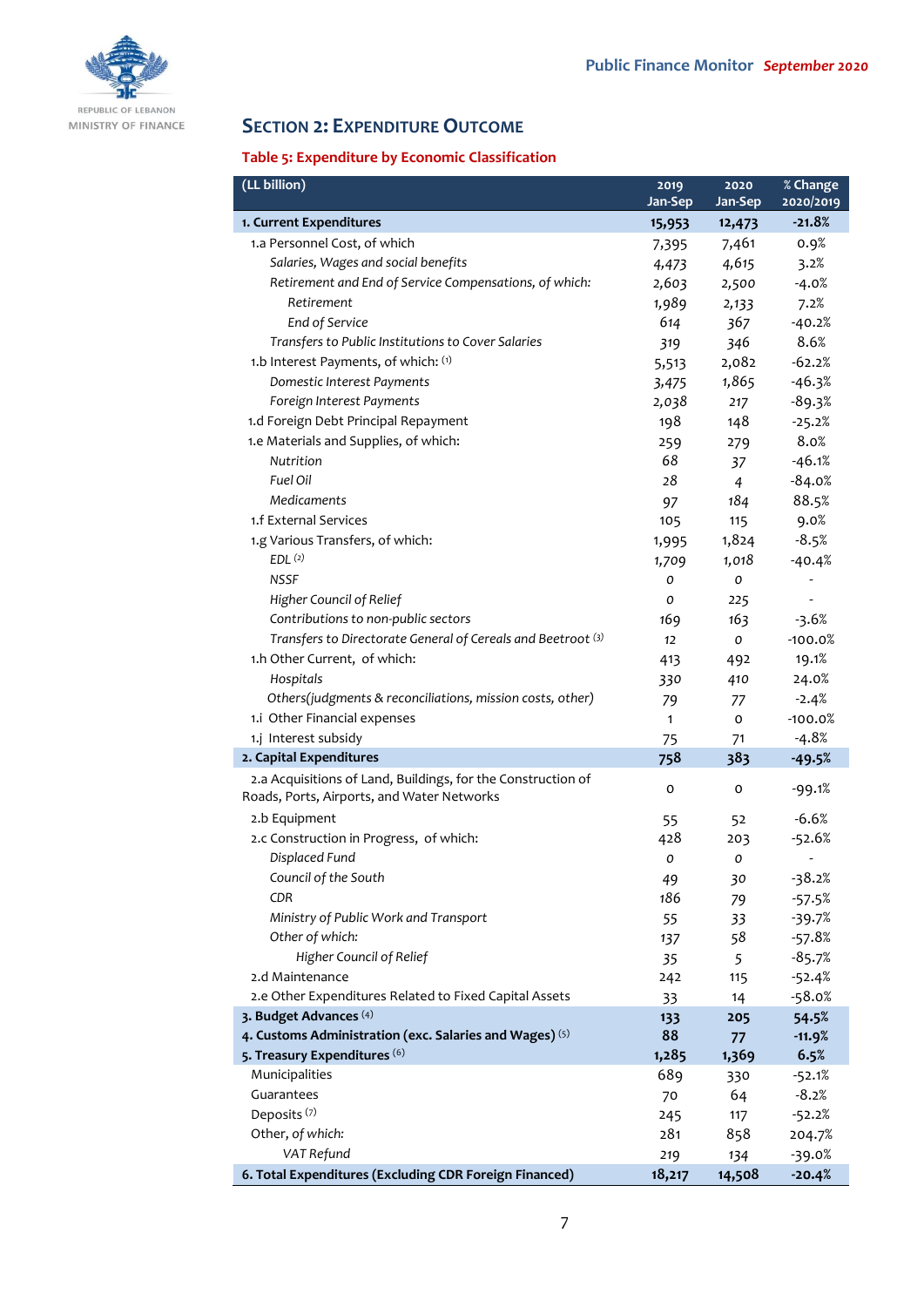

REPUBLIC OF LEBANON MINISTRY OF FINANCE

*Source: Statement of Account 36, Cashier Spending, Public Debt Department Figures, Fiscal Performance Gross Adjustment Figures*

*(1) For a detailed breakdown of interest payments, kindly refer to table 6.*

*(2) For a detailed breakdown of transfers to EDL, kindly refer to table 7. EDL has been reclassified to various transfers from "other treasury expenditures", following the reclassification of the 2009 Budget Proposal and in line with the Fiscal Performance.*

*(3) Transfers to Directorate General of Cereals and Beetroot include both administrative expenses and payments for wheat subsidy.*

*(4) Budget Advances were previously classified under "other". Given their growth, and in line with the Ministry of Finance's efforts to ensure transparency, they will be published in a separate line. They will be regularized at a later stage, and it is only after their regularization that they can be classified according to their economic nature in the budget system.*

*(5) Customs administrations include payments - excluding salaries and wages - made to customs and paid from customs cashiers. They can only be classified after Customs submit the supporting documents to the Directorate General of Finance.*

*(6) Starting December 2011, the Treasury expenditures section in the monthly, quarterly and yearly reports and its corresponding figures differ from the eponym section appearing in the Fiscal performance reports published by the Ministry of Finance because of the reclassification affecting certain payments from guarantees and treasury advances accounts which are manually reclassified in their budgetary economic classification articles.*

*(7) Deposit payments are payments made by the treasury to public administrations, institutions, municipalities, and funds, from revenues it has collected on their behalf.*

### **Table 6: Details of Debt Service Transactions(1)**

| (LL billion)                         | 2019<br>Jan-Sep | 2020<br>Jan-Sep | % Change<br>2020/2019 |
|--------------------------------------|-----------------|-----------------|-----------------------|
| <b>Interest Payments</b>             | 5,513           | 2,082           | $-62.2%$              |
| Local Currency Debt                  | 3,475           | 1,865           | $-46.3%$              |
| Foreign Currency Debt, of which:     | 2,038           | 217             | $-89.3%$              |
| Eurobond Coupon Interest*            | 1,962           | 157             | $-92.0%$              |
| Special bond Coupon Interest*        | 0.1             | 0.1             | $-56.5%$              |
| Concessional Loans Interest Payments | 76              | 60              | $-21.0%$              |
| Foreign Debt Principal Repayment     | 198             | 148             | $-25.2%$              |

*Source: MOF, DGF*

*(1) Please note that the classification of debt service expenditures is now broken into two separate categories as follows: Interest Payments (as per GFS classification) and repayment of principal on concessional loans earmarked for project financing.*

*\* Includes general expenses related to the transaction*

### **Table 7: Transfers to EDL**

| 2019    | 2020    | % Change  |
|---------|---------|-----------|
| Jan-Sep | Jan-Sep | 2020/2019 |
| 1,709   | 1,018   | $-40.4%$  |
| Δ       | ₹       | $-28.4%$  |
| 1.706   | 1.016   | -40.5%    |
|         |         |           |

*Source: MOF, DGF*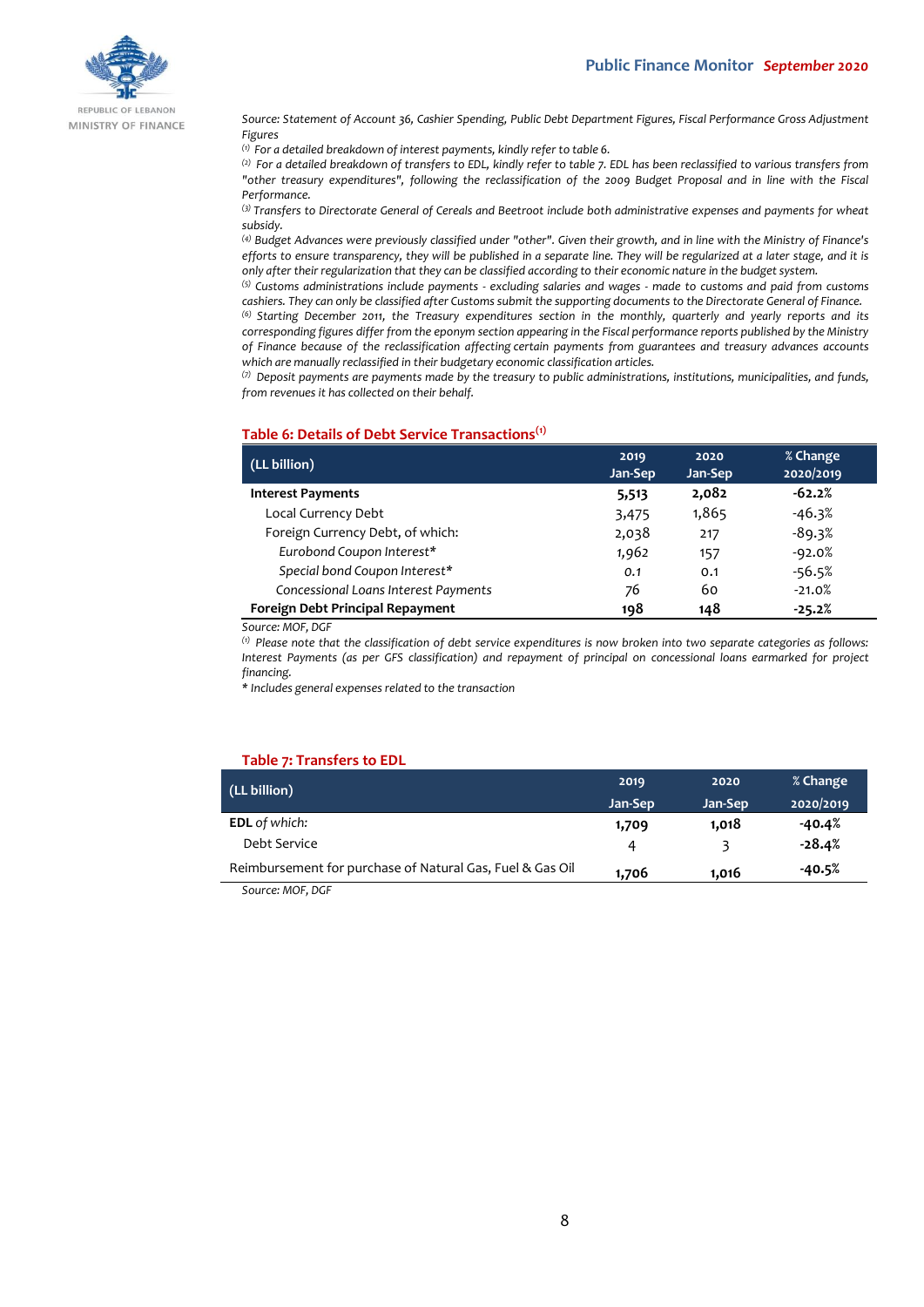

# **SECTION 3: PUBLIC DEBT**

### **Table 8: Public Debt Outstanding by Holder as of End-Sep 2020**

| (LL billion)                                                   | <b>Dec-18</b> | <b>Dec-19</b> | Sep-20  | $\%$<br>Change<br>Aug 20 $/$<br><b>Dec 19</b> |
|----------------------------------------------------------------|---------------|---------------|---------|-----------------------------------------------|
| <b>Gross Public Debt</b>                                       | 128,347       | 138,150       | 142,964 | 3.5%                                          |
| <b>Local Currency Debt</b>                                     | 77,852        | 87,279        | 89,542  | 2.6%                                          |
| * Accrued Interest Included in Debt                            | 1,123         | 1,294         | 1,471   | 13.7%                                         |
| a. Central Bank                                                | 39,006        | 50,717        | 53,526  | 5.5%                                          |
| b. Commercial Banks (Including REPOs)                          | 27,402        | 25,316        | 24,578  | $-2.9%$                                       |
| c. Other Local Currency Debt (T-bills), of which:              | 11,444        | 11,246        | 11,438  | 1.7%                                          |
| <b>Public Entities</b>                                         | 9,956         | 9,968         | 10,205  | 2.4%                                          |
| Contractor bonds $(1)$                                         | 166           | 120           | 120     | 0.0%                                          |
| Foreign Currency Debt <sup>(2)</sup>                           | 50,495        | 50,871        | 53,422  | 5.0%                                          |
| a. Bilateral, Multilateral and Foreign Private Sector<br>Loans | 2,920         | 2,850         | 2,922   | 2.5%                                          |
| b. Paris III Related Debt (Eurobonds and Loans)(3)             | 344           | 242           | 197     | $-18.5%$                                      |
| c. Market-Issued Eurobonds, of which:                          | 46,678        | 47,206        | 47,206  | 0.0%                                          |
| Arrears in Principal                                           | $\mathcal{O}$ | 0             | 3,769   |                                               |
| d. Accrued Interest on Eurobonds                               | 547           | 570           | 949     | 66.5%                                         |
| e. Arrears in Coupons                                          | O             | $\Omega$      | 1,968   |                                               |
| f. Accrued interest in Arrears                                 | $\Omega$      | $\Omega$      | 159     |                                               |
| g. Special T-bills in Foreign Currency <sup>(4)</sup>          | 6             | 3             | 0       | $-100.0%$                                     |
| <b>Public Sector Deposits</b>                                  | 14,186        | 15,677        | 14,681  | $-6.4%$                                       |
| <b>Net Debt</b>                                                | 114,161       | 122,473       | 128,283 | 4.7%                                          |
| Gross Market Debt <sup>(5)</sup>                               | 76,204        | 74,441        | 76,152  | 2.3%                                          |
| % of Total Debt                                                | 59%           | 54%           | 53%     |                                               |

*Source: MOF, DGF*

(1) Contractor bonds issued in LBP. Contractor bonds issued in USD are listed under "Special T-bills in foreign currency". (2) Figures for Dec 18- Dec 19 may differ from previously published data due to updated information regarding bilateral and multilateral loans in the DMFAS system.

(3) Eurobonds Issued to Malaysia as part of its Paris III contribution, IBRD loan, UAE loan, the first tranche of the French loan received in February 2008 and the second tranche received in October 2012.

(4) Special Tbs in foreign currency (expropriation and contractor bonds).

(5) Gross market debt equals gross debt less the portfolios of the BDL, NSSF, bilateral and multilateral loans and Paris III related debt.